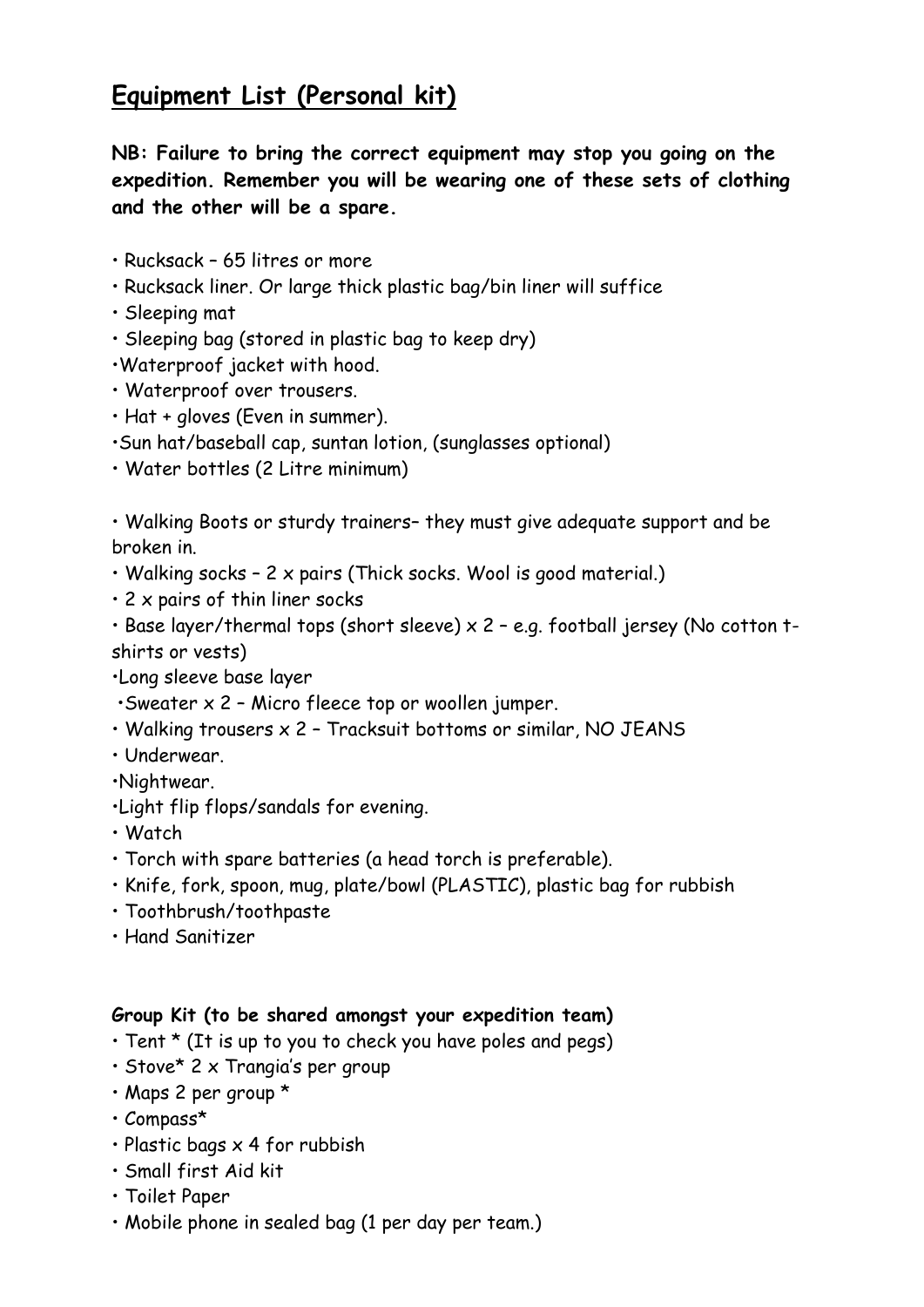\*equipment available from school

If you are unable to purchase a rucksack or sleeping mat, we have a very limited supply. Please tell me immediately if you require one.

### **First Aid kit – below is a sample list or items.**

- Antiseptic wipes
- Insect Repellent
- Lipsol
- Elastic Bandages
- Plasters
- Sun tan lotion
- Scissors/safety pins/tweezers
- Any of your own medication

### **NB: PLEASE, PLEASE REMEMBER YOUR PERSONAL MEDICATION EG INHALERS ETC!!!!**

## **Resources:**

http://www.dofe.org/ the official DofE website - have a look as it may answer any questions you have about the award.

Shops: GoOutdoors, Outlet Village, Cotswold Outdoor, Millets, TKMAX, online searches. **Mention DofE or use your DofE card and you may be able to receive a discount.**

Enjoy the award and remember the school has a supply of equipment to lend out to you, so you do not need to spend a fortune in the camping shop!! Speak to Mr. Bates for further advice if necessary.

The DofE team.